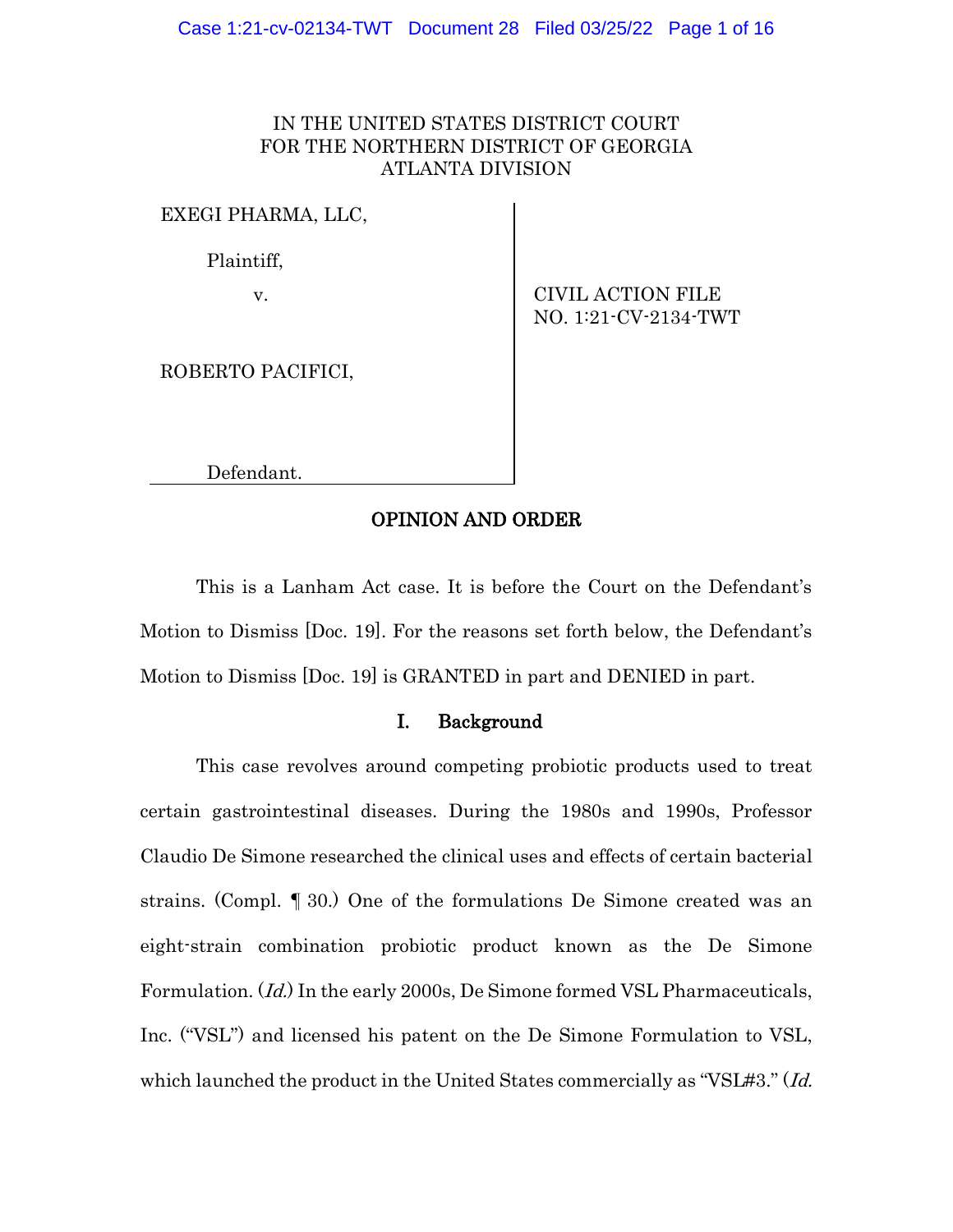¶ 31.) In 2014, De Simone resigned from VSL, but the company retained the license to the De Simone Formulation until January 2016. (Id. 1 34.) After VSL's license expired, De Simone licensed his formulation to the Plaintiff, ExeGi Pharma, LLC ("ExeGi"), which began to sell the formulation under the brand name "Visbiome." (Id.) After De Simone's departure, his co-founders at VSL attempted to reverse engineer the De Simone Formulation, and VSL began manufacturing a new formulation with Italian manufacturers. (Id. ¶ 35.) This formulation ("the Italian Formulation"), which the Plaintiff alleges was "demonstrably different" in several ways, was sold under the VSL#3 trademark by two of VSL's licensee distributors, Alfasigma USA, Inc. ("Alfasigma") and Sigma-Tau Pharmaceuticals, Inc. ("Leadiant").  $(Id. \P. 35-38$ .)

As a result of VSL's actions, De Simone brought suit against the company in Maryland federal district court ("the Maryland Action"). (Id. ¶ 74.) ExeGi later joined the suit, bringing claims against Alfasigma and Leadiant for false adverting under the Lanham Act. (Id.) After a three-week trial, the jury reached a verdict in favor of De Simone and ExeGi, awarding over \$18 million in damages.  $Id. \P$  75.) Further, the court issued an injunction barring VSL from advertising the Italian Formulation as the same as the De Simone Formulation and from relying on studies performed on the De Simone Formulation.  $(Id. \P 78)$  Having succeeded in that action, the Plaintiff now brings claims against the Defendant, Professor Roberto Pacifici. He is a professor at Emory University who has been studying the clinical application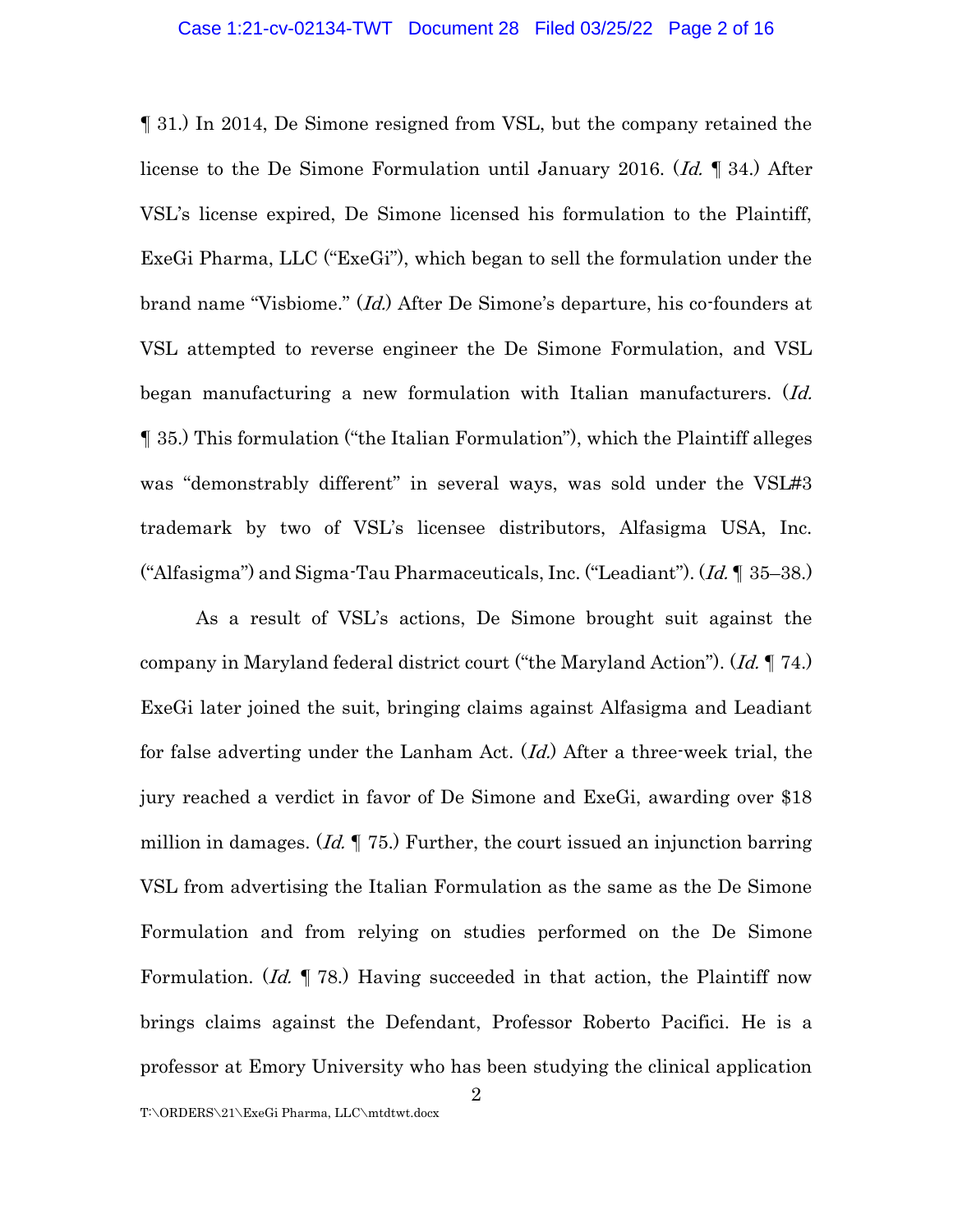of probiotics since at least 2012.  $(Id. \P$  39.)

While VSL#3 was composed of the De Simone Formulation, Pacifici conducted a study on the probiotic's effect on bone loss of mice during menopause, and the study was published in April 2016. (*Id.*  $\P\P$  40–42.) Shortly thereafter, the Plaintiff alleges that De Simone contacted Pacifici and informed him of the transition to the Italian Formulation and the differences between the two formulations.  $(Id. \P 43)$  Later that year, VSL reached out to Pacifici about conducting another study on postmenopausal bone loss in women and whether he would become a scientific advisor for the company.  $(Id. \P\P 44, 46.)$ Pacifici became an advisor to VSL in early 2017, and later that year he gave a presentation in Rome, Italy about the Italian Formulation. (Id. ¶¶ 47–49.) In this presentation, the Plaintiff alleges that Pacifici presented data from studies performed on the De Simone Formulation as if the data represented analysis of the Italian Formulation.  $(Id. \P 51)$ 

In addition, VSL requested that Pacifici join a "GRAS Panel" regarding the Italian Formulation.  $(Id. \P 48)$  "GRAS" is an acronym for "Generally Recognized as Safe." (Id. ¶ 2.) This GRAS Panel consisted of Dr. Pacifici and two other professors. (*Id.* 155.) In early 2017, a consulting company called Intertek presented Dr. Pacifici and the other members of the GRAS Panel with a draft report on the Italian Formulation ("the GRAS Report"), which Pacifici signed on May 3, 2017. (*Id.*  $\P$  53, 56.) The Plaintiff alleges that the GRAS Report is "fatally flawed" by its reliance on studies performed on the De Simone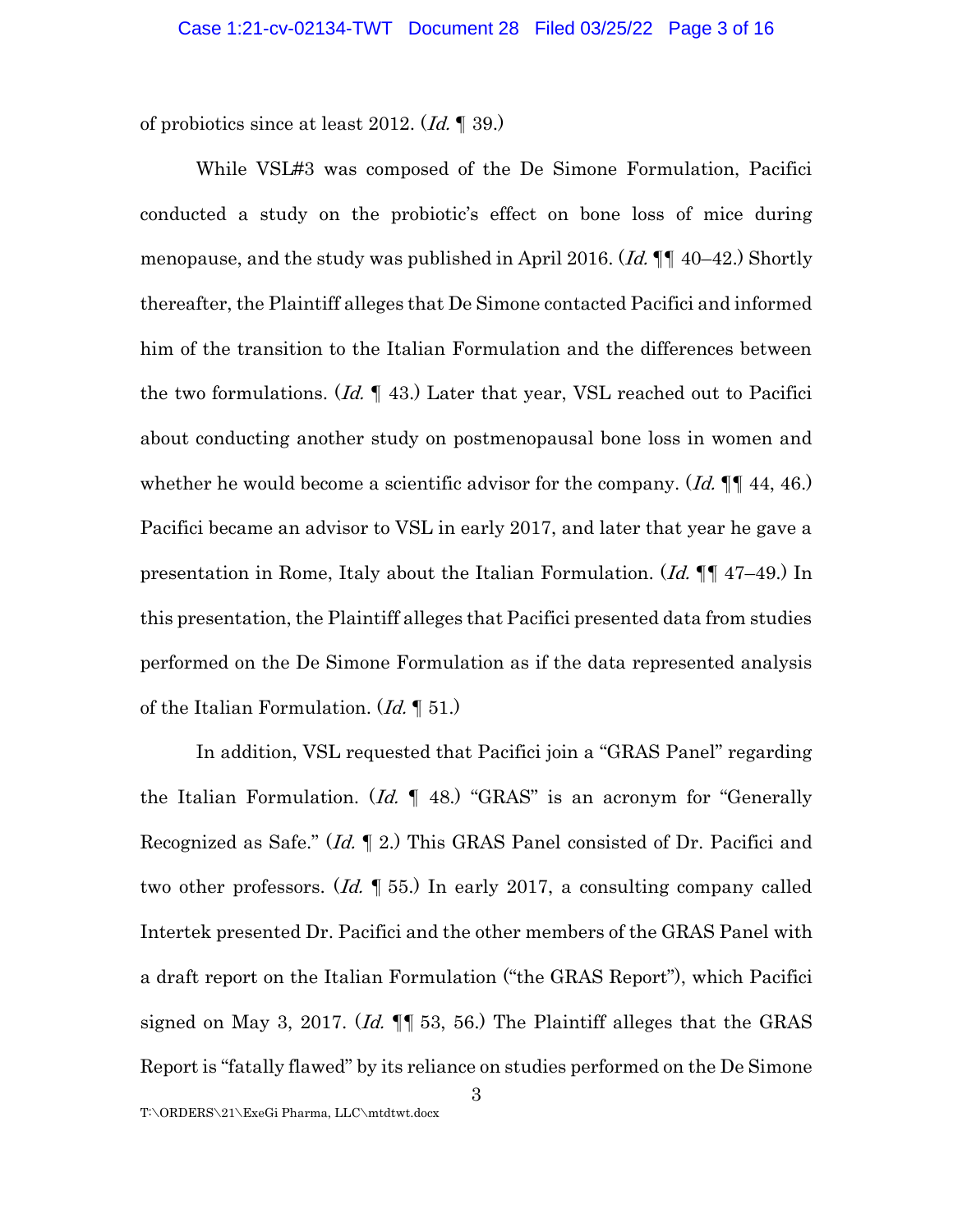#### Case 1:21-cv-02134-TWT Document 28 Filed 03/25/22 Page 4 of 16

Formulation and its conclusions that the Italian formulation qualifies both as "GRAS" and as a "medical food" as defined by 21 U.S.C. § 360ee(b)(3). (Id. ¶¶ 57–59, 65–69.)

The Plaintiff contends that Pacifici's actions give credence to the notion that the Italian Formulation is GRAS, a "medical food," and equivalent to the De Simone Formulation. As a result, the Plaintiff brings four claims against Pacifici here: Contributory False Advertising under the Lanham Act (Count I), Unfair Competition under the Lanham Act (Count II); a violation of Georgia's Unfair Competition Statute, O.C.G.A. § 10-1-370 (Count III); and Tortious Interference with Business Relations (Count IV). Pacifici now seeks dismissal of all of the Plaintiff's claims pursuant to Federal Rule of Civil Procedure  $12(b)(6)$ .

## II. Legal Standard

A complaint should be dismissed under Rule 12(b)(6) only where it appears that the facts alleged fail to state a "plausible" claim for relief. Ashcroft v. Iqbal, 129 S. Ct. 1937, 1949 (2009); Fed. R. Civ. P. 12(b)(6). A complaint may survive a motion to dismiss for failure to state a claim, however, even if it is "improbable" that a plaintiff would be able to prove those facts; even if the possibility of recovery is extremely "remote and unlikely." Bell Atl. Corp. v. Twombly, 550 U.S. 544, 556 (2007). In ruling on a motion to dismiss, the court must accept the facts pleaded in the complaint as true and construe them in the light most favorable to the plaintiff. See Quality Foods de Centro Am., S.A.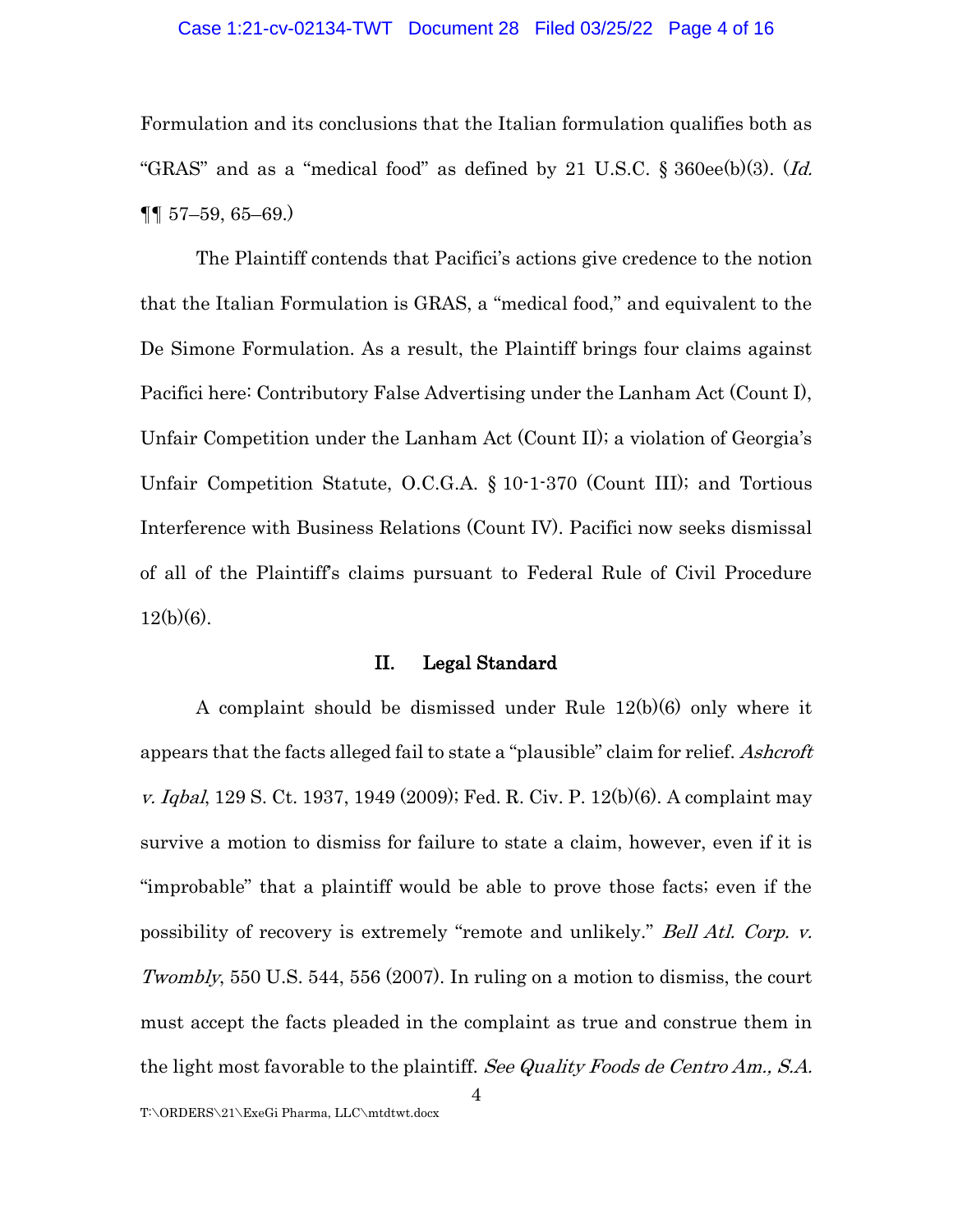v. Latin Am. Agribusiness Dev. Corp., S.A., 711 F.2d 989, 994–95 (11th Cir. 1983); see also Sanjuan v. Am. Bd. of Psychiatry & Neurology, Inc., 40 F.3d 247, 251 (7th Cir. 1994) (noting that at the pleading stage, the plaintiff "receives the benefit of imagination"). Generally, notice pleading is all that is required for a valid complaint. See Lombard's, Inc. v. Prince Mfg., Inc., 753 F.2d 974, 975 (11th Cir. 1985), cert. denied, 474 U.S. 1082 (1986). Under notice pleading, the plaintiff need only give the defendant fair notice of the plaintiff's claim and the grounds upon which it rests. See Erickson v. Pardus, 551 U.S. 89, 93 (2007) (citing Twombly, 550 U.S. at 555).

#### III. Discussion

The Defendant argues that the Plaintiff has failed to sufficiently plead each of its claims against him. (Def.'s Br. in Supp. of Def.'s Mot. to Dismiss, at 18–25.) In addition, the Defendant raises a variety of legal defenses to the Plaintiff's Lanham Act claims. In particular, the Defendant argues that the contributory false advertising claim is subject to claim preclusion as a result of the Maryland Action, and that the Plaintiff failed to allege the required "commercial speech" or contributory actions required for this claim. (Id. at 5– 10, 15–18.) The Defendant also argues that the Federal Food, Drug, and Cosmetic Act ("FDCA") precludes both the Plaintiff's false advertising and unfair competition claims under the Lanham Act.  $(Id.$  at 10–15.) In response, the Plaintiff argues that its claims are not precluded by wither the FDCA or claim preclusion. (Pl.'s Br. in Opp'n to Def.'s Mot. to Dismiss, at 3–7, 11–15.)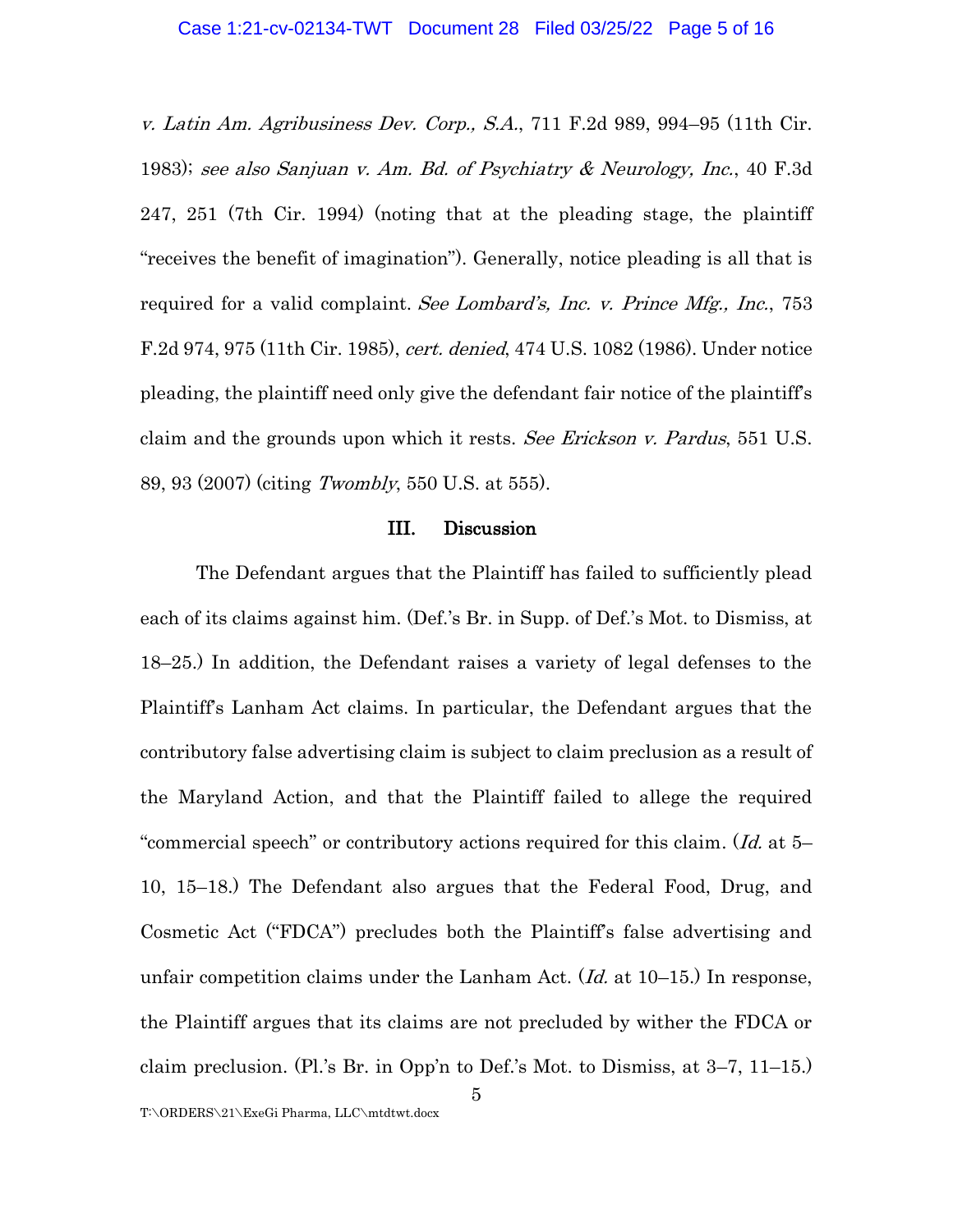The Plaintiff also argues that it has sufficiently pleaded all of its claims, including the element of "commercial speech" that it believes is not necessary to its contributory false advertising claim.  $(Id.$  at 7–11, 19–25.) The Parties' briefing focuses almost exclusively on Count I, and the Court starts its analysis there.

## A. Count I: Contributory False Advertising

The Eleventh Circuit has held that "a plaintiff may bring a claim for contributory false advertising under  $\S$  43(a) of the Lanham Act." Duty Free Americas, Inc. v. Estee Lauder Cos., 797 F.3d 1248, 1277 (11th Cir. 2015). There are two general elements to a contributory false advertising claim:

First, the plaintiff must show that a third party in fact directly engaged in false advertising that injured the plaintiff. Second, the plaintiff must allege that the defendant contributed to that conduct either by knowingly inducing or causing the conduct, or by materially participating in it.

Id. With regards to the first element, the Plaintiff must plead and prove "an injury to a commercial interest in sales or business reputation caused by the misrepresentations." *Id.* (internal quotation marks and punctuation omitted). There are five elements that courts look to in determining whether a third party has inflicted the requisite injury: (1) false or misleading statements; (2) the statements deceived or could have deceived consumers; (3) the deception materially affected purchasing decisions; (4) the misrepresentations concerned goods or services in interstate commerce; and (5) the plaintiff has suffered or likely will suffer from the misrepresentations. See id. After the requisite injury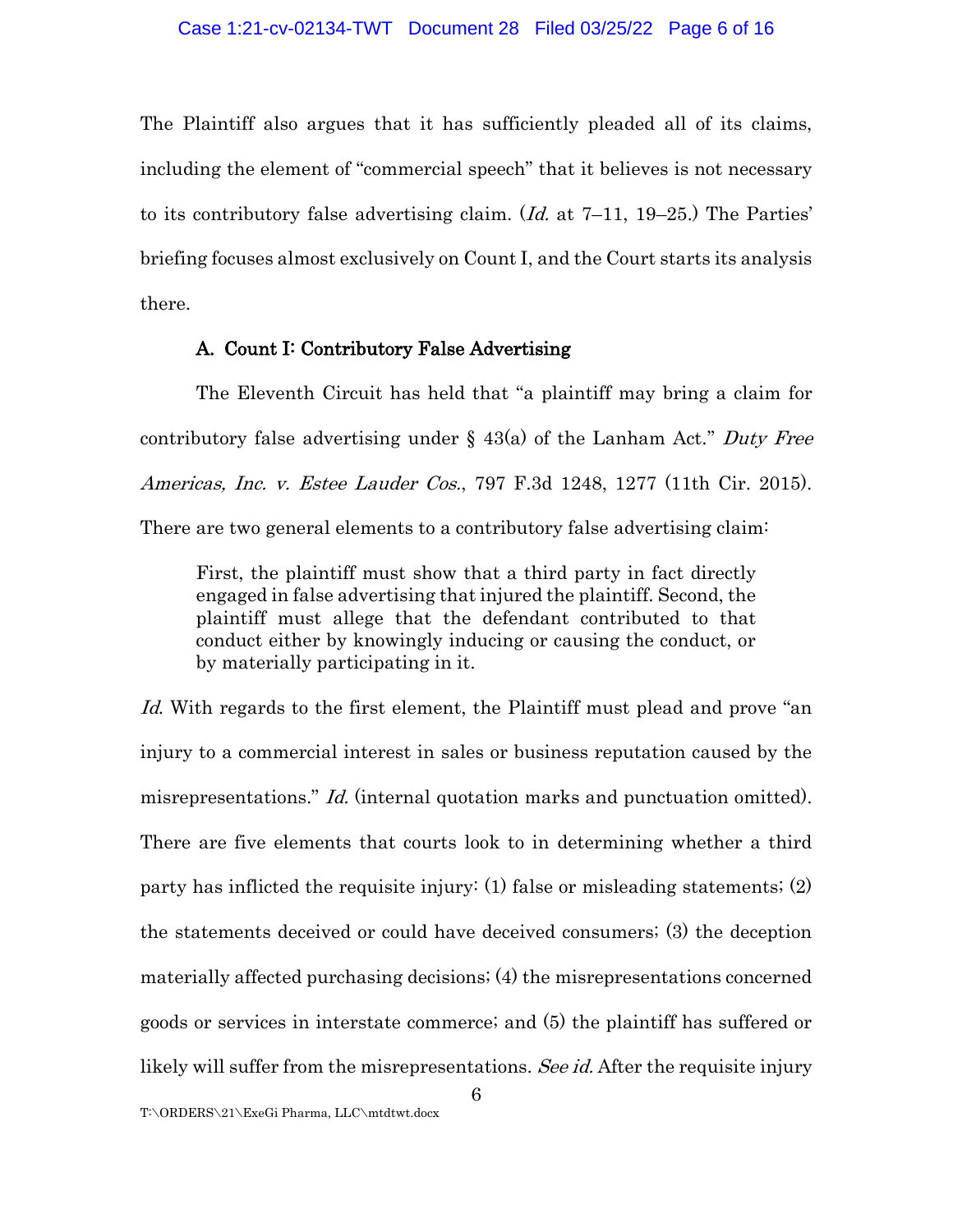#### Case 1:21-cv-02134-TWT Document 28 Filed 03/25/22 Page 7 of 16

has been shown, a plaintiff must plead and prove that the defendant induced, caused, or "in some other way" supported the unlawful conduct. Id. Liability also requires "that the defendant had the necessary state of mind—in other words that it 'intended to participate in' or 'actually knew about' the false advertising." Id. Borrowing from the trademark infringement context, the Eleventh Circuit details several examples of potentially sufficient contributions, including one where a defendant provides "a necessary product or service, without which the false advertising would not be possible.]" Id.

Before addressing the sufficiency of the Plaintiff's contributory false advertising allegations, the Court must assess whether these claims are precluded either by claim preclusion or the FDCA. First, regarding claim preclusion, the Defendant argues that the Maryland Action satisfies the four elements of claim preclusion. (Def.'s Br. in Supp. of Def.'s Mot. to Dismiss, at 5.) He argues that the Maryland Action clearly resulted in a final judgment rendered by a court of competent jurisdiction that involved the same causes of action and nucleus of operative facts.  $(Id)$  Regarding the final requirement the actions involve the same parties or their privies—the Defendant argues that because the claims here are derivative of and "inextricable from the false advertising claims" in the Maryland Action, the privity requirement is satisfied.  $(Id, at 6.)$  The Plaintiff counters this argument by noting that Pacifici signed the GRAS Report five days before it filed its Amended Complaint in the Maryland Action, and thus these claims could not have been brought in that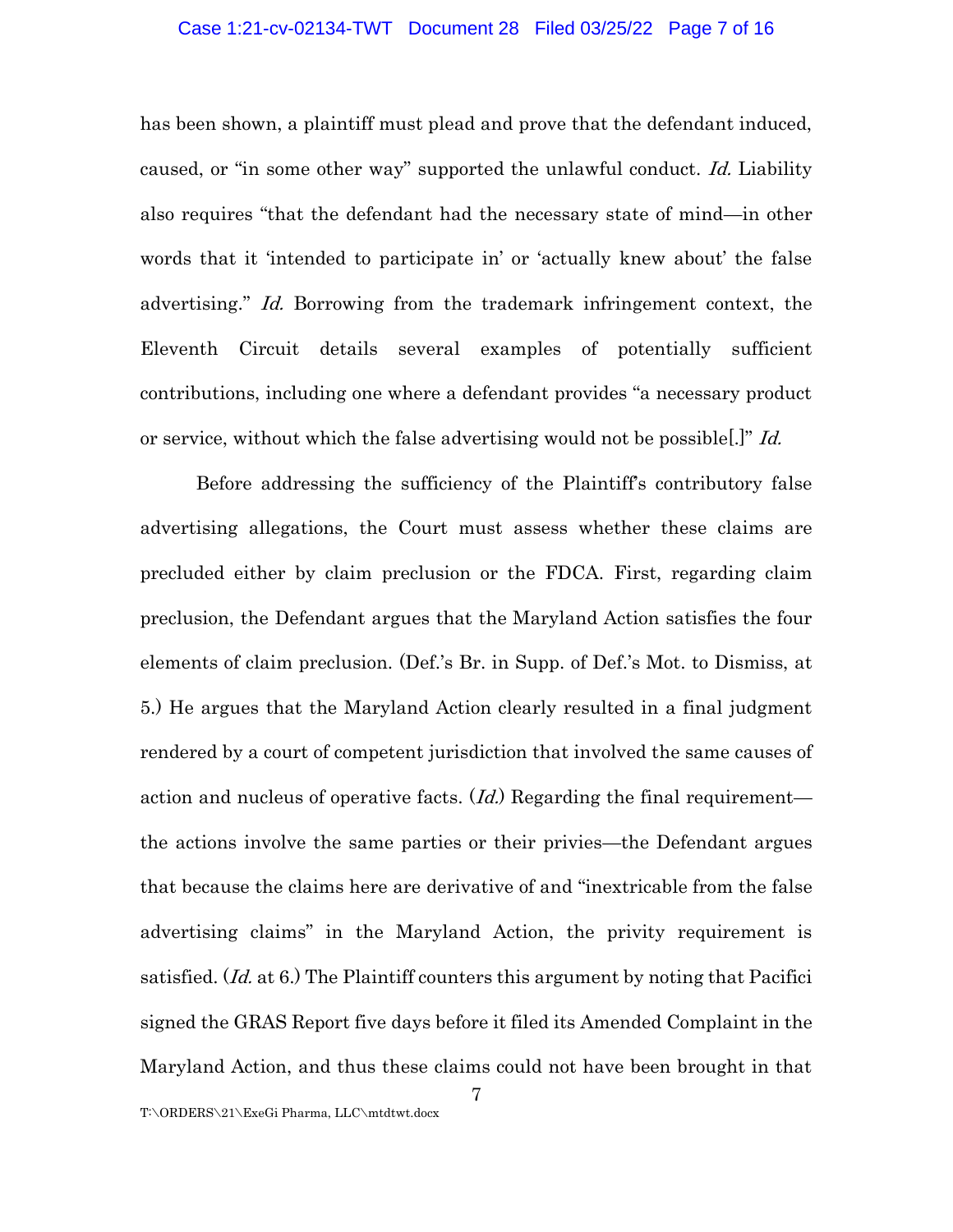case. (Pl.'s Br. in Opp'n to Def.'s Mot. to Dismiss, at 3.) In his Reply, the Defendant argues that "any underlying theory of direct false advertising" raised by the Plaintiff in the Maryland Action cannot be raised here to support the claim of contributory false advertising by the Plaintiff. (Def.'s Reply Br. in Supp. of Def.'s Mot. to Dismiss, at 8–10.) The Court finds that Count I is not subject to claim preclusion. While the facts of the two cases overlap, the Plaintiff's allegations here involve separate conduct for which the Eleventh Circuit has recognized a cause of action: knowingly providing material support to a third party's false advertising efforts. This claim arises from a related but distinct nucleus of operative facts than the Maryland Action, and claim preclusion cannot apply as a result.

Second, the Defendant argues that the FDCA precludes both of the Plaintiff's Lanham Act claims. While the FDCA does not categorically preclude Lanham Act claims, such "claims may be barred if their resolution requires an original determination that is committed to the FDA, such as whether a drug is new, and whether it can be lawfully marketed under the FDCA." Belcher *Pharm., LLC v. Hospira, Inc.*, 1 F.4th 1374, 1380 (11th Cir. 2021) (internal quotation marks omitted). In other words, if a plaintiff brings a claim that requires an interpretation or application of the FDCA, such claims are precluded and must be enforced by the FDA itself. See Hi-Tech Pharm., Inc. v. HBS Int'l Corp., 910 F.3d 1186, 1199 (11th Cir. 2018). The Defendant argues that the Plaintiff's Lanham Act claims here would require the Court "to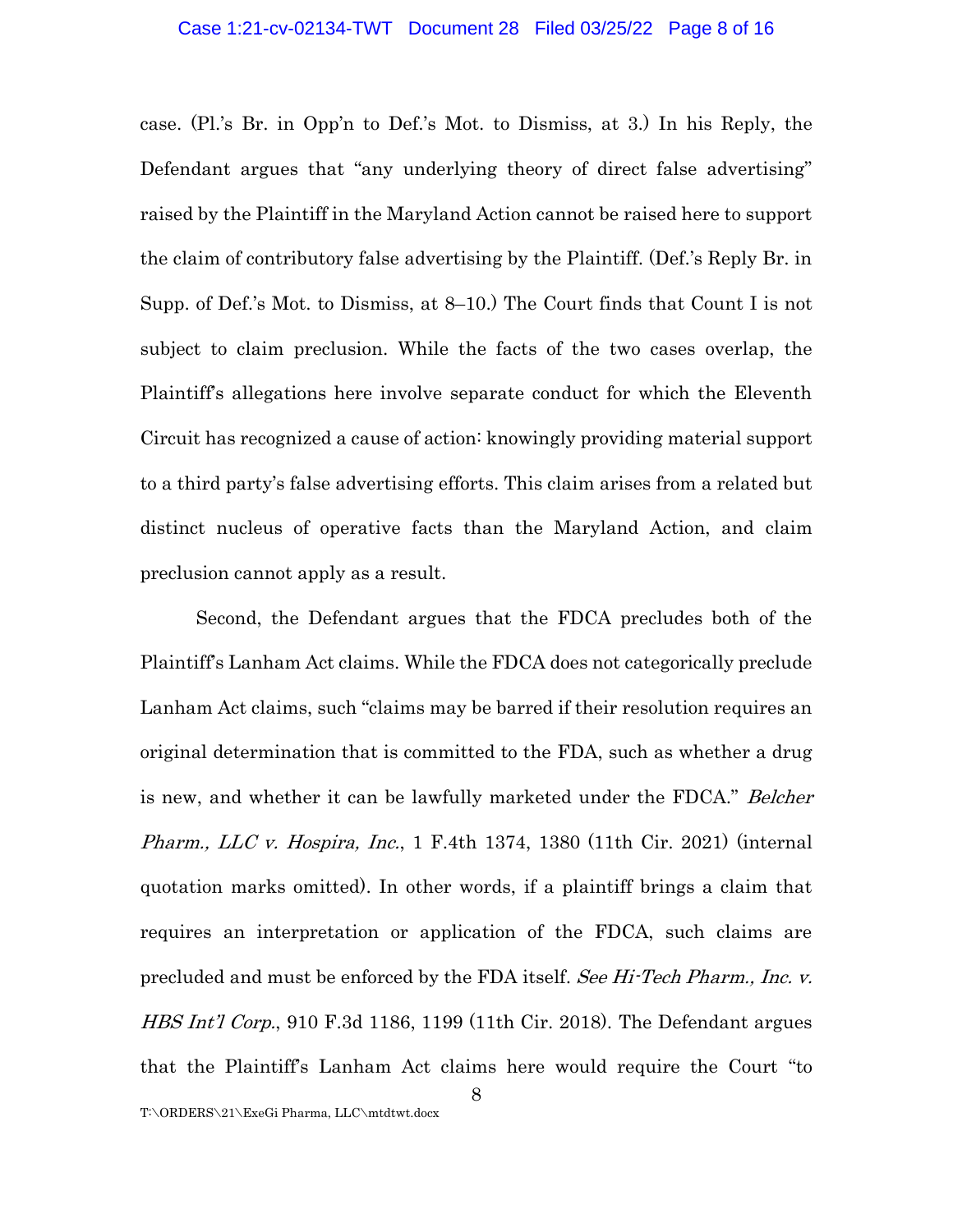interpret and apply a complex web of statutory and regulatory provisions about the requirements for a 'medical food' and 'GRAS' substances." (Def.'s Br. in Supp. of Def.'s Mot. to Dismiss, at 14.) The Plaintiff argues in response that it "is not making a technical argument as to why the GRAS and medical food designations do not apply; rather, ExeGi's claim is that these designations are claimed fraudulently and wholly unsupported." (Pl.'s Br. in Opp'n to Def.'s Mot. to Dismiss, at 12–13.) However, an essential element of a contributory false advertising claim is a false or misleading statement. Even accepting the Plaintiff's allegations as true, the Defendant's use of data from the De Simone Formulation does not mean that the Italian Formulation is neither "medical food" nor "GRAS." Indeed, the Italian Formulation could satisfy both requirements if the proper tests were performed on the Formulation. This scientific inquiry is decidedly one left to the exclusive jurisdiction of the FDA under the FDCA. Thus, to the extent the Plaintiff raises its contributory false advertising claim as a result of the Defendant's "medical food" or "GRAS" statements, the claim is precluded by the FDCA.

However, the Plaintiff also predicates its contributory false advertising claim on the Defendant's claim of equivalence of the De Simone and Italian Formulations. Whether two substances are identical does not require an interpretation or application of the FDCA and is an inquiry well within this Court's competency. Thus, Count I is not precluded so long as it relies on the Defendant's alleged equivalence between the two formulations.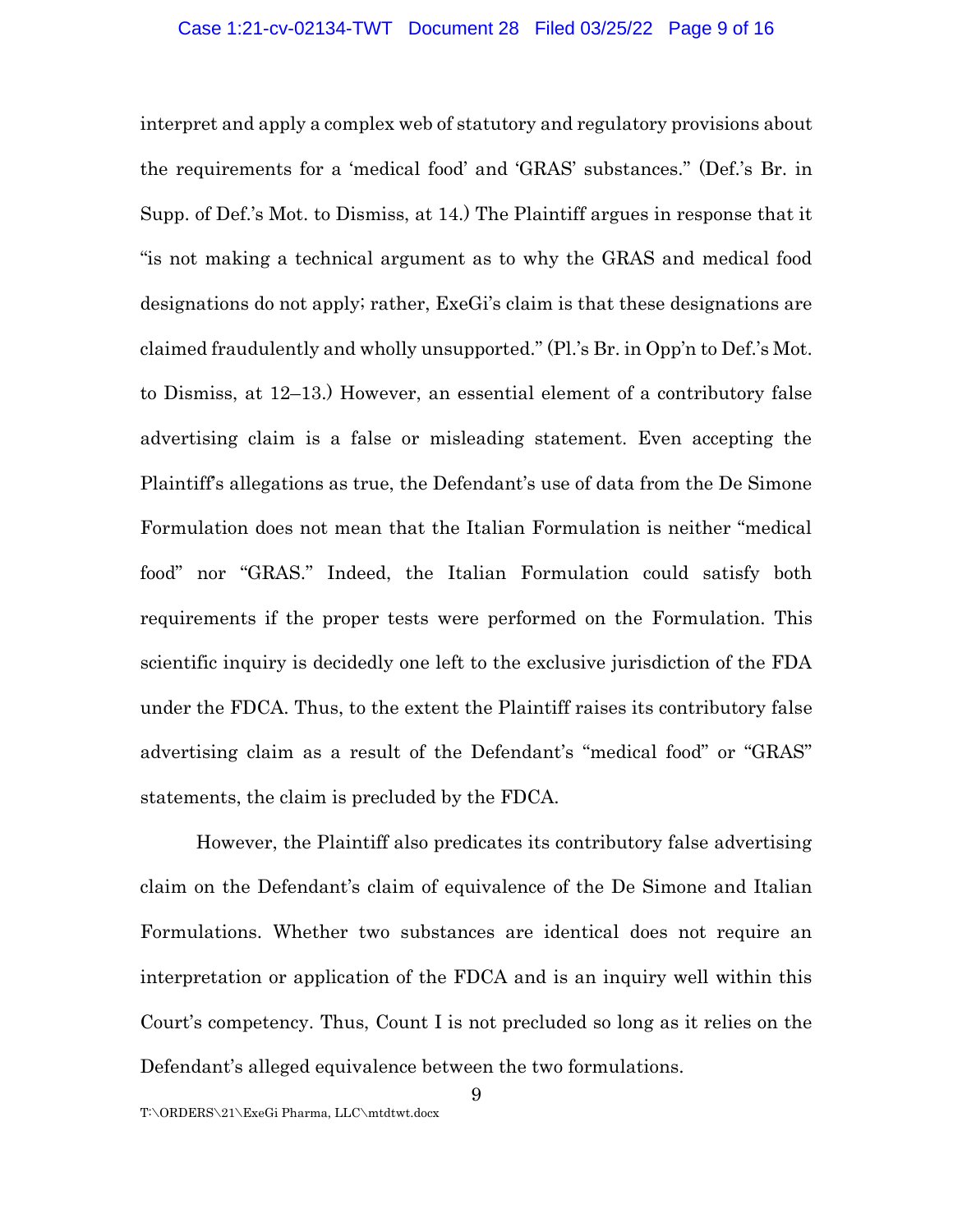After determining that some of Count I escapes preclusion, the Court now turns to the sufficiency of the Plaintiff's allegations. The first element of a contributory false advertising claim—"that a third party in fact directly engaged in false advertising that injured the plaintiff<sup>"</sup>—is satisfied here. Duty Free Americas, Inc., 797 F.3d at 1277. By pointing to the facts supporting the Plaintiff's case in the Maryland Action, the Plaintiff sufficiently alleges that the defendants in that case engaged in false advertising that harmed ExeGi. (Compl. ¶¶ 74–78, 90–91.) And despite the Defendant's claims to the contrary, the Plaintiff need not attach specific advertisements to the Complaint to render its allegations plausible at this stage in the proceedings. (See Def.'s Br. in Supp. of Def.'s Mot. to Dismiss, at 18–19.) Regarding Pacifici's participation in that false advertising, the Plaintiff alleges that the GRAS Report signed by Pacifici serves as the "underpinning of much of the false advertising engaged in" by the Maryland Action defendants. (Compl. ¶ 97.) Thus, the question before this Court is whether Pacifici's signature on the report and decision not to withdraw that signature constitutes participation in the alleged false advertising.

10 To survive a motion to dismiss, the Plaintiff must allege "that the defendant actively and materially furthered the unlawful conduct—either by inducing it, causing it, or in some other way working to bring it about." Duty Free Americas, Inc., 797 F.3d at 1277. In its decision finding that the Lanham Act creates a cause of action for contributory false advertising, the Eleventh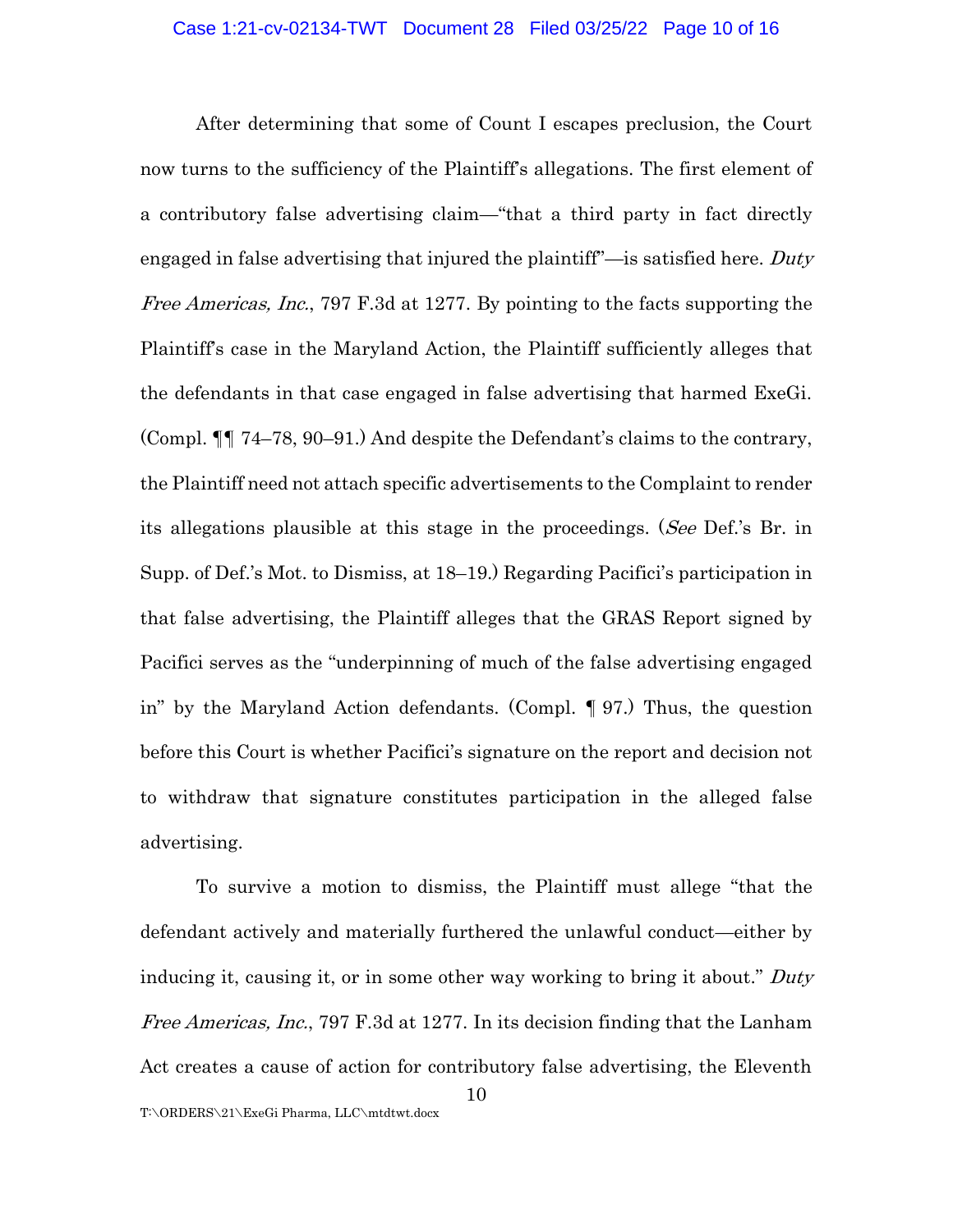Circuit detailed how courts should evaluate such allegations:

It is also conceivable that there could be circumstances under which the provision of a necessary product or service, without which the false advertising would not be possible, could support a theory of contributory liability. In determining whether a plaintiff has adequately alleged facts to support such a claim, we look to whether the complaint suggests a plausible inference of knowing or intentional participation, examining the nature and extent of the communication between the third party and the defendant regarding the false advertising; whether or not the defendant explicitly or implicitly encouraged the false advertising; whether the false advertising is serious and widespread, making it more likely that the defendant knew about and condoned the acts; and whether the defendant engaged in bad faith refusal to exercise a clear contractual power to halt the false advertising.

Id. at 1278 (internal quotation marks and punctuation omitted). Given this framework and the Plaintiff's allegations regarding the GRAS Report, the Plaintiff has satisfied its burden at this stage in the litigation. The Plaintiff alleges that the GRAS Report materially supported a third party's false advertising, that Pacifici knew of the alleged false equivalence being expressed in the Report, that he was informed by De Simone and an attorney for a rival company that these statements indicated equivalence between the formulations, and that he refused to rescind his signature after being presented with this information. (Compl. ¶¶ 17, 43, 51, 55, 87, 97.) At this stage of the litigation, these allegations are sufficient. Thus, the Plaintiff has stated a claim of contributory false advertising related to claims that the De Simone and Italian Formulations were identical.

Pacifici argues that the Plaintiff should be required to allege that he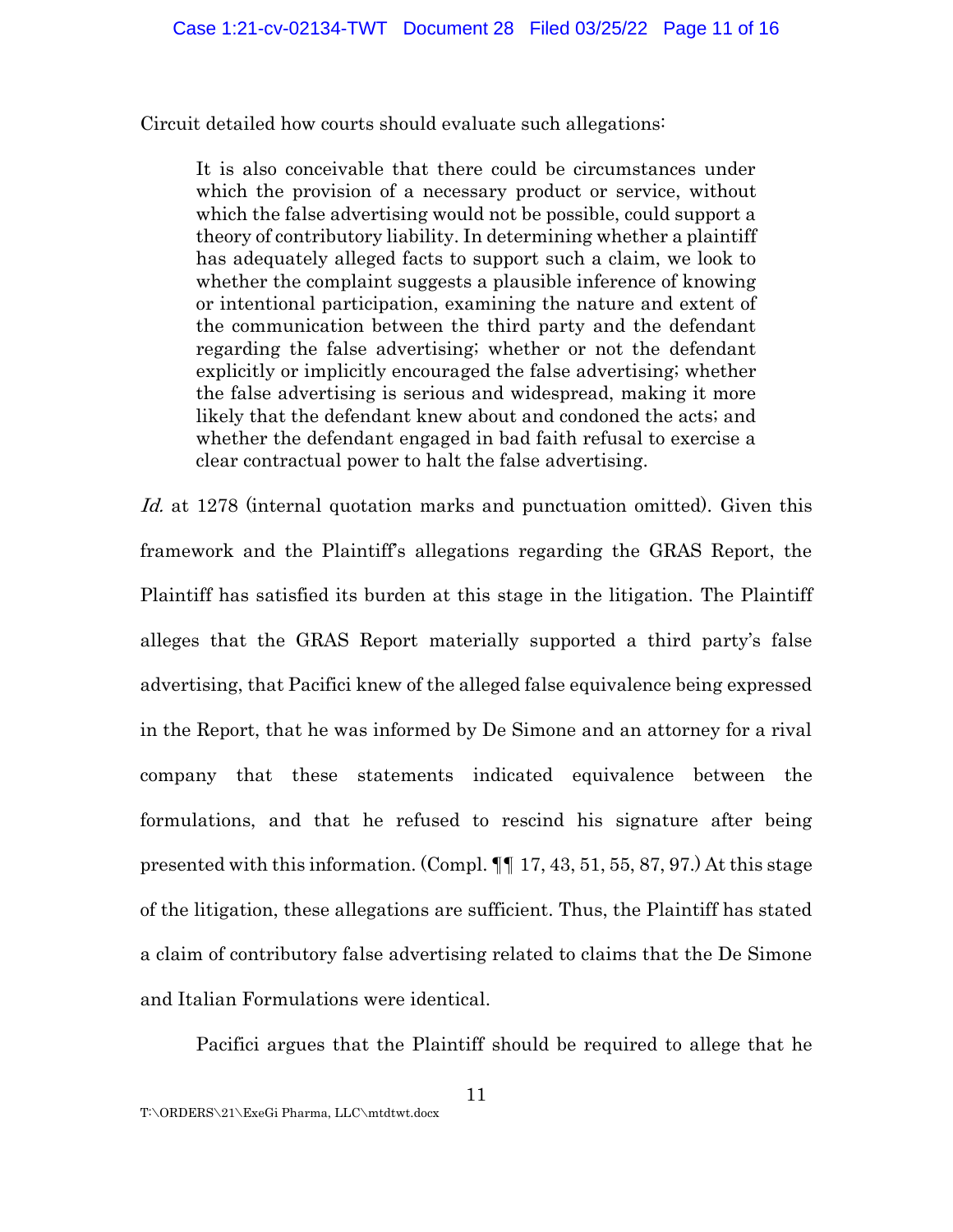engaged in commercial speech. He argues that the Eleventh Circuit reads the Lanham Act narrowly to avoid any curtailment of First Amendment rights, and that narrow reading implies that a plaintiff must allege commercial speech to support a contributory false advertising claim. (Def.'s Br. in Supp. of Def.'s Mot. to Dismiss, at 7–8.) But as the Plaintiff points out, "contributory false advertising occurs when the defendant assists the commercial speech of a third party." (Pl.'s Br. in Opp'n to Def.'s Mot. to Dismiss, at 8.) Because contributory false advertising claims do not necessarily involve speech, and because the Eleventh Circuit's detailed explanation of the claim in Duty Free Americas, Inc. did not include this element, the Court will not impose such a requirement here.

# B. Count II: Unfair Competition Under the Lanham Act

Under the Lanham Act:

Any person who, on or in connection with any goods of services, . . . uses in commerce any word, term, symbol, or device, or any combination thereof, or any . . . false or misleading description of fact, or false or misleading representation of fact, which—  $(A)$  is likely to cause confusion, or to cause mistake, ... shall be liable in a civil action by any person who believes that he or she is or is likely to be damaged by such act.

15 U.S.C. § 1125(a)(1). The Plaintiff alleges that Pacifici's continued authorization of the GRAS Report causes confusion as to whether the Italian Formulation's is certified as GRAS and a medical food, whether the medical community has a consensus view that the Italian formation is safe for its intended use, and that the Italian Formulation "is of a particular standard and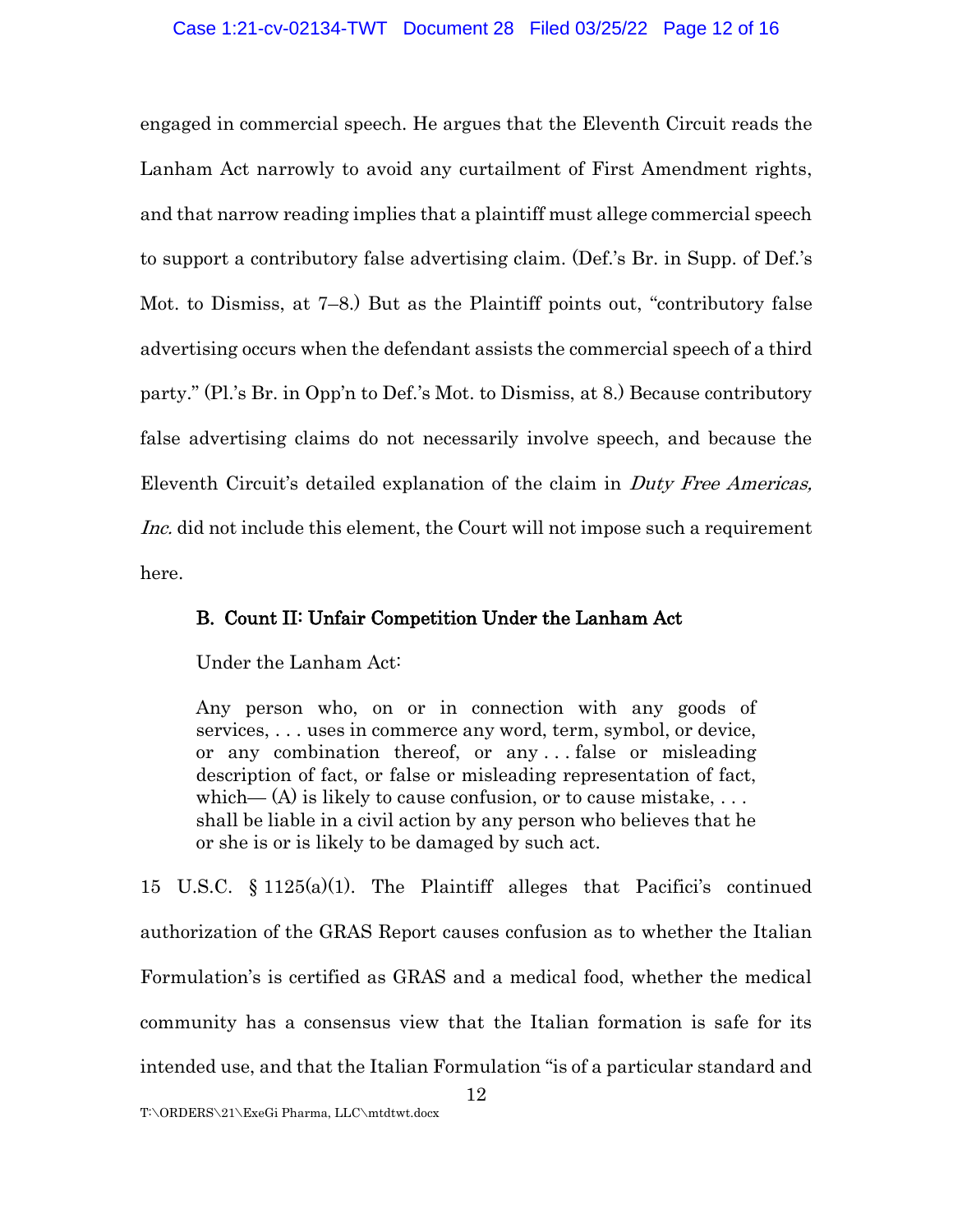quality." (Compl. ¶¶ 112–114.) However, absent from Count II is any allegation that the GRAS Report caused confusion as to the equivalence between the De Simone and Italian Formulations. As discussed above, any analysis of whether the Italian Formulation could be deemed either GRAS or a medical food is precluded by the FDCA. Unlike Count I, Count II appears entirely confined to inquiries reserved exclusively for the FDA. As a result, the Court finds that Count II is precluded by the FDCA and should be dismissed without prejudice.

#### C. Count III: Violation of Georgia Unfair Competition Statute

Georgia's Uniform Deceptive Trade Practices Act ("UDTPA") creates a cause of action against a person who, "in the course of his business, vocation, or occupation, [r]epresents that goods or services are of a particular standard, quality, or grade or goods that are of a particular style or model, if they are another[.]" O.C.G.A.  $\S 10$ -1-372(a), (a)(7). The Plaintiff's allegations of a violation of the UDTPA mirror its allegations in Count II. These allegations are limited to whether the Italian Formulation was GRAS or a medical food, safe for its intended use, and of a particular quality and standard. (Compl. ¶ 127–129.) The evaluation of these questions is, as discussed above, within the province of the FDA. The Parties disagree about whether the FDCA precludes the Plaintiff's UDTPA claim. (Def.'s Br. in Supp. of Def.'s Mot. to Dismiss, at 24; Pl.'s Br. in Opp'n to Def.'s Mot. to Dismiss, at 24–25.) However, because the UDTPA is a state statute and not a federal one, the preclusion analysis performed as to the Lanham Act claim is inapposite. Instead, a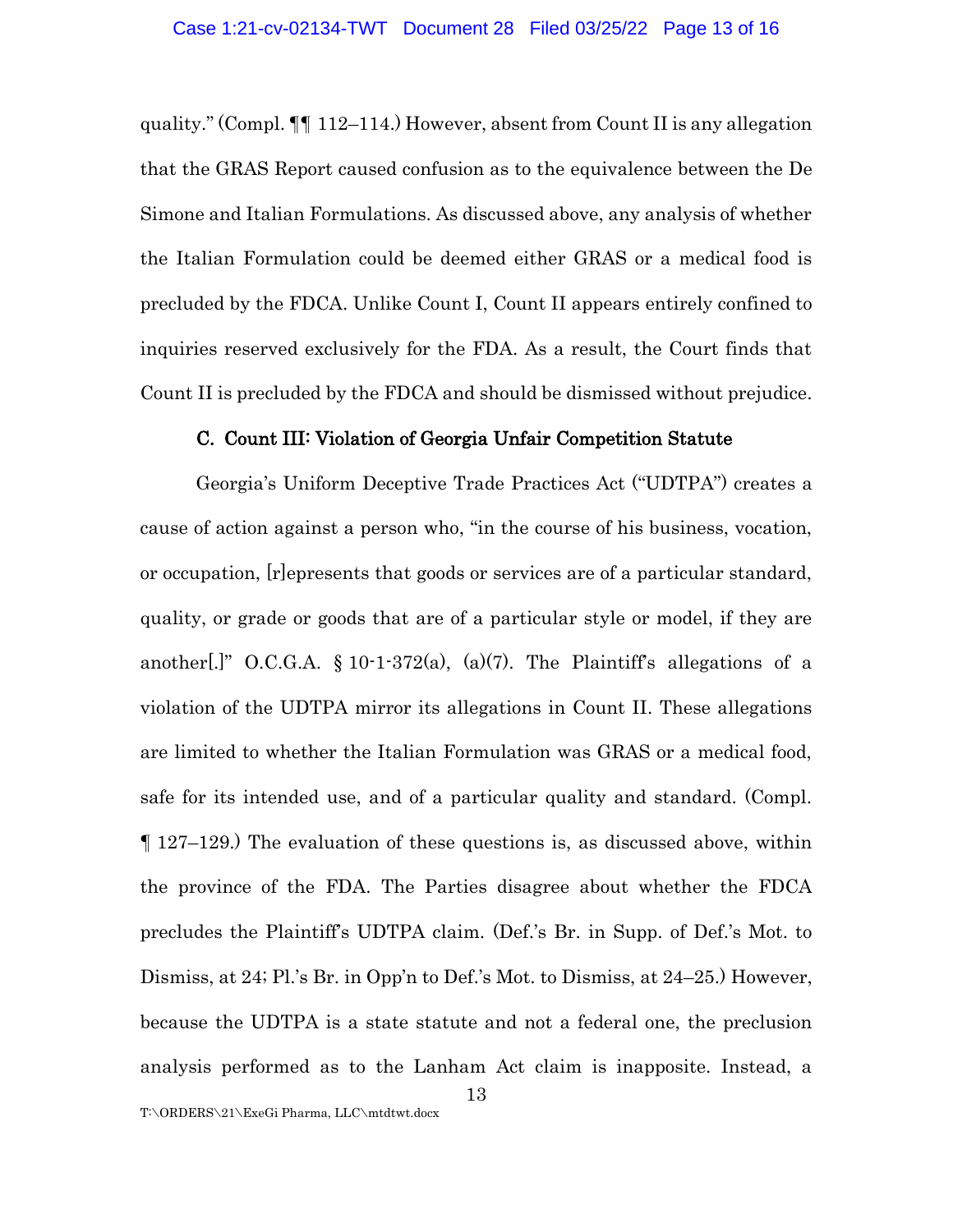#### Case 1:21-cv-02134-TWT Document 28 Filed 03/25/22 Page 14 of 16

preemption analysis applies, a point not addressed by either Party. Without addressing this argument, the Defendant has failed to show a duty owed by the Plaintiff to the FDA or any other showing required that would support preemption of the UDTPA claim. As a result, this argument fails.

However, the Court finds the Plaintiff's UDTPA claim should be dismissed without prejudice. The Defendant argues that the UDTPA does not apply to "[c]onduct in compliance with . . . a statute administered by a federal, state, or local governmental agency[.]" O.C.G.A. § 10-1-374(a). The Defendant argues that in an analogous case, the Georgia Court of Appeals read this exception to mean that the UDTPA did not apply where an existing regulatory framework policed unfair trade practices within an industry and gave government officials "the power to investigate and act upon such claims[.]" See Northeast Ga. Cancer Care, LLC v. Blue Cross & Blue Shield of Ga., Inc., 297 Ga. App. 28, 34–35 (2009). The Court finds that these facts give rise to a sufficiently similar circumstances: the FDCA gives the FDA the ability to monitor and enforce false claims of GRAS or medical food designations. Thus, under this construction of O.C.G.A.  $\S 10$ -1-374(a), the UDTPA does not apply here. Given this case law, the Court finds that the Plaintiff's UDTPA claim should be dismissed without prejudice.

# D. Count IV: Tortious Interference with Business Relations

14 T:\ORDERS\21\ExeGi Pharma, LLC\mtdtwt.docx In its Complaint, the Plaintiff alleges that Pacifici interfered with its business relationships "by endorsing the [GRAS Report] and the refusing to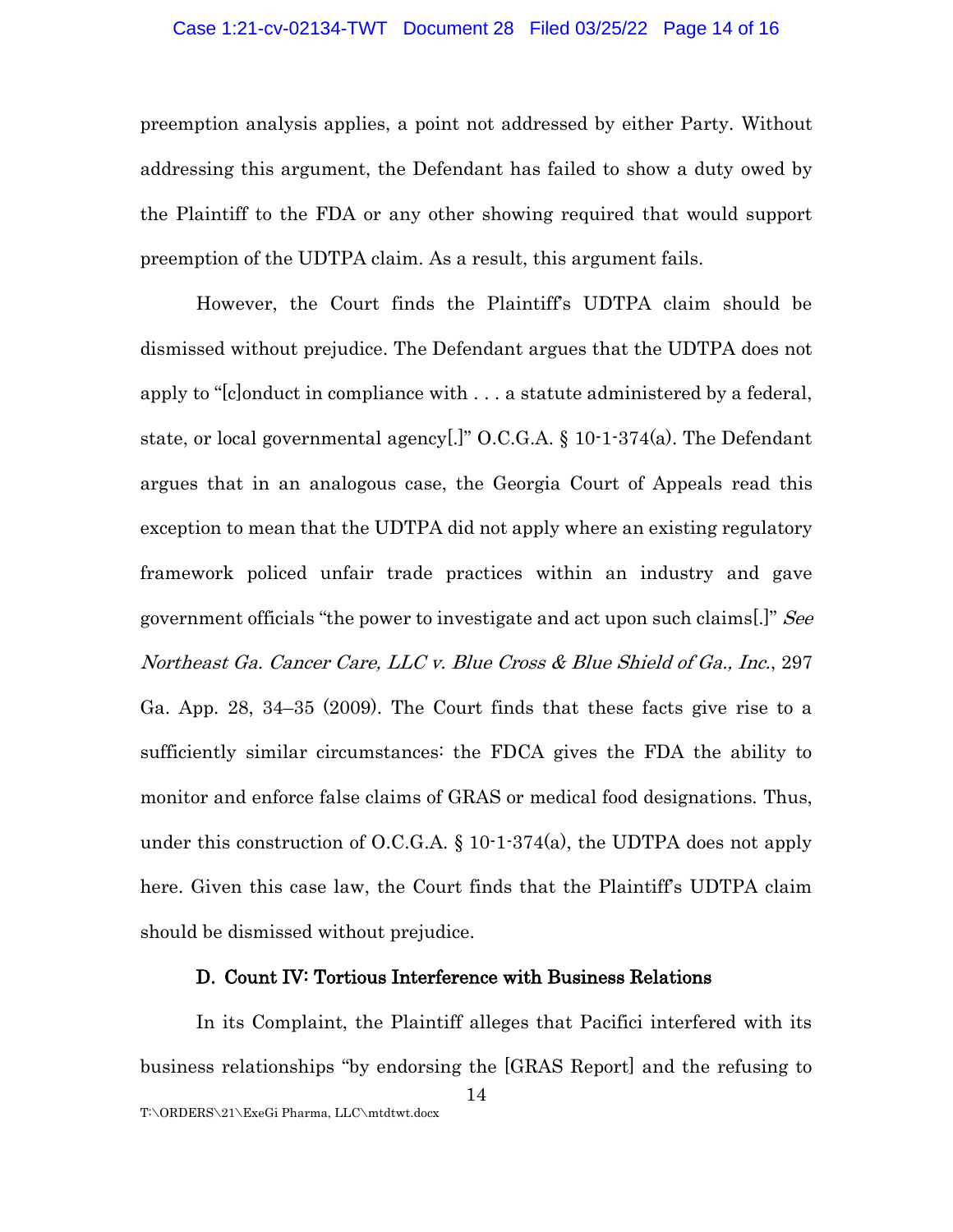rescind that endorsement[,]" resulting in Alfasigma's false advertising that caused the Plaintiff's customers to purchase the Italian Formulation over the Plaintiff's Visbiome product. (Compl. ¶ 144–45, 147.) To state a tortious interference with business relations claim in Georgia, a plaintiff must allege:

(1) [I]mproper action or wrongful conduct by the defendant without privilege; (2) [that] the defendant acted purposely and with malice with the intent to injure; (3) [that] the defendant induced a breach of contractual obligations or caused a party or third parties to discontinue or fail to enter into an anticipated business relationship with the plaintiff; and (4) the defendant's tortious conduct proximately caused damage to the plaintiff.

Northeast Ga. Cancer Care, LLC, 297 Ga. App. at 33. Beyond proximately causing the damage to the Plaintiff's business, the Plaintiff must also allege "that the defendant directly induced adverse behavior by the third party."  $St$ . Mary's Hosp. of Athens, Inc. v. Radiology Prof'l Corp., 205 Ga. App. 121, 125 (1992). Here, the Plaintiff makes no allegations that its Visbiome customers read the GRAS Report or made their purchasing decisions on that basis. Indeed, the Plaintiff explicitly alleges that the GRAS Report led to false advertising "that induced wholesalers, distributors, doctors, and end users of Visbiome to purchase" the Italian Formulation instead. (Compl. ¶ 145.) This allegation belies any direct action by Pacifici towards the Plaintiff's customers. The Plaintiff also makes no mention of Pacifici's presentation at industry conferences in Count IV. Without any allegations of Pacifici's direct influence on the purchasing decisions of the Plaintiff's customers, the Plaintiff's allegations of tortious interference with business relations fail. Count IV